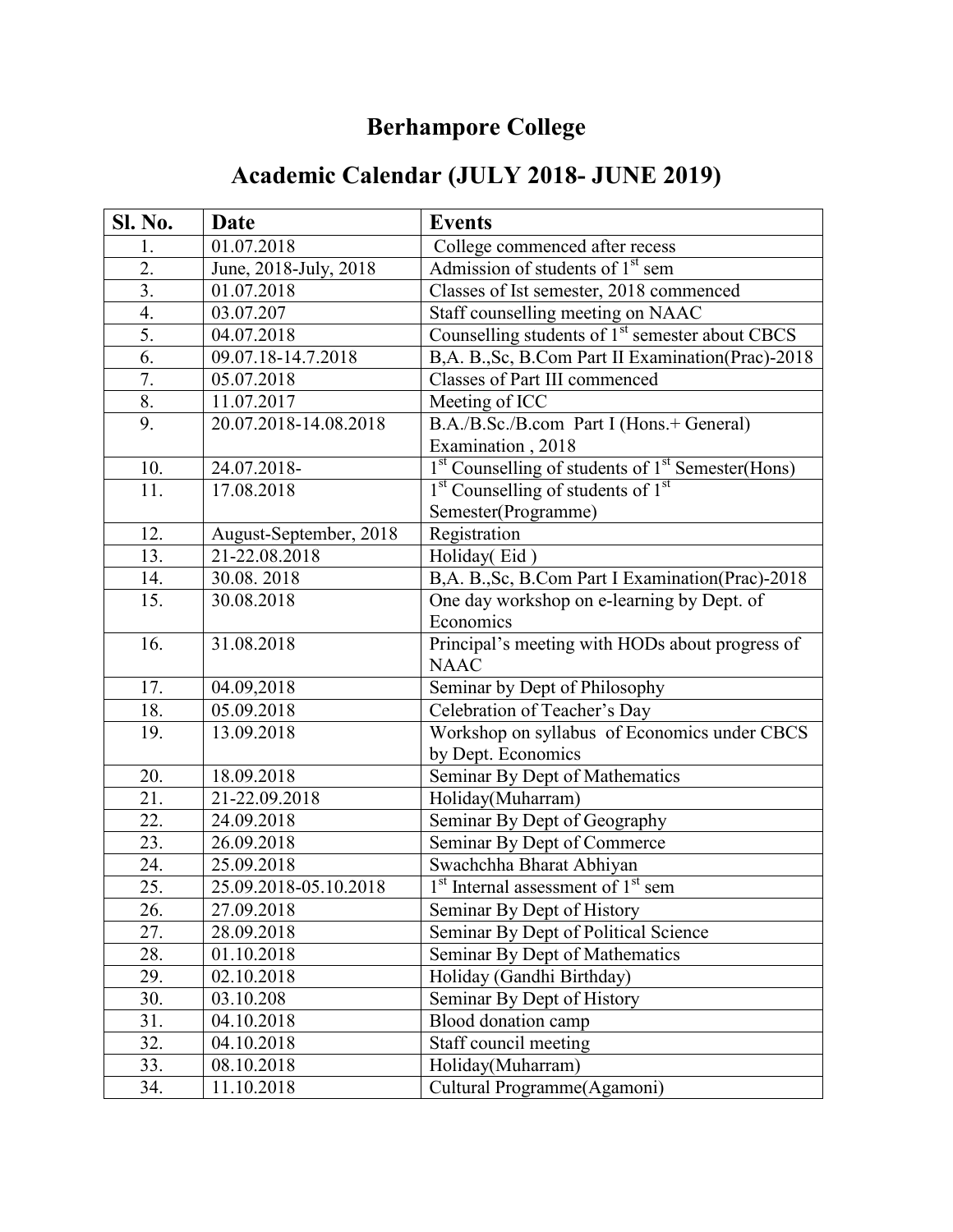| 35. | 13.10.2018-11.11.2018   | Puja Vacation                                             |
|-----|-------------------------|-----------------------------------------------------------|
| 36. | November, 2018-January, | Mid-term tets                                             |
|     | 2019                    |                                                           |
| 37. | Last week of November-  | Mentor --mentee class(Date will be announced by           |
|     | $2nd$ week of December, | each Dept to their students later)                        |
|     | 2018                    |                                                           |
| 38. | 12.11.2018              | College reopens after vacation                            |
| 39. | 21.11.2018              | Holiday                                                   |
| 40. | 20.11.2018              | TC meeting                                                |
| 41. | 23.11.2018              | Holiday                                                   |
| 42. | 28.11.-07.12.2018       | $2nd$ Internal test for $1st$ sem                         |
| 43. | 14.12.2018-01.01.2019   | Semester-end exam of 1 <sup>st</sup> sem(Hons), 2018      |
|     |                         | commenced                                                 |
| 44. | 21.12.2018              | Semester-end exam of 1 <sup>st</sup> sem(Programme), 2018 |
|     |                         | commenced                                                 |
| 45. | 25.12.2018-01.01.2019   | Winter recess                                             |
| 46. | December, 2018-January, | Admission of students of Part-II & III                    |
|     | 2019                    |                                                           |
| 47. | 12.01.2019              | Holiday(Vivekananda's Birthday)                           |
| 48. | 17-26.01.2019           | Semester-end exam of 1 <sup>st</sup> sem(Prac), 2018      |
|     |                         | commenced                                                 |
| 49. | 23.01.2019              | Holiday(Netaji Birth Day                                  |
| 50. | 26.01.2019              | Celebration of Republic Day                               |
| 51. | 01.02.2019              | Seminar on women trafficking & Child protection           |
|     |                         | by NSS                                                    |
| 52. | February, 2019-         | Mid-term test                                             |
|     | April, 2019             |                                                           |
| 53. | Mid of March, 2019      | Mentor-mentee class(Date will be announced by             |
|     |                         | each Dept to their students later)                        |
| 54. | 11.02.2019              | Holiday( Saraswati Puja)                                  |
| 55. | 14.02.2019              | <b>Basanta Utsav</b>                                      |
| 56. | 21.02.2019              | Celebration of International Mother language Day          |
|     |                         | by NSS                                                    |
| 57. | 01.03.2019              | Classes of Part III dissolved                             |
| 58. | 08.03.2019              | Celebration of Women's Day bu NSS unit & Equal            |
|     |                         | opportunity Cell                                          |
| 59. | 15.03.2019              | Staff council meeting                                     |
| 60. | 18-19.03.2019           | Fresher's welcome & Annual social                         |
| 61. | 21-22.03.2019           | Holiday(Holi)                                             |
| 62. | 29.03.2019-09.04.2019   | B,A. B., Sc, B.Com Part III                               |
|     |                         | Examination(Hons+General, New & Old)-2019                 |
| 63. | 10.04.2019              | Staff council meeting                                     |
| 64. | 12.04.2019              | TC meeting on preparation of NAAC                         |
| 65. | 09.05.2019              | Holiday(RabindraJayanti)                                  |
| 66. | 10.05.2019              | Meeting on NAAC                                           |